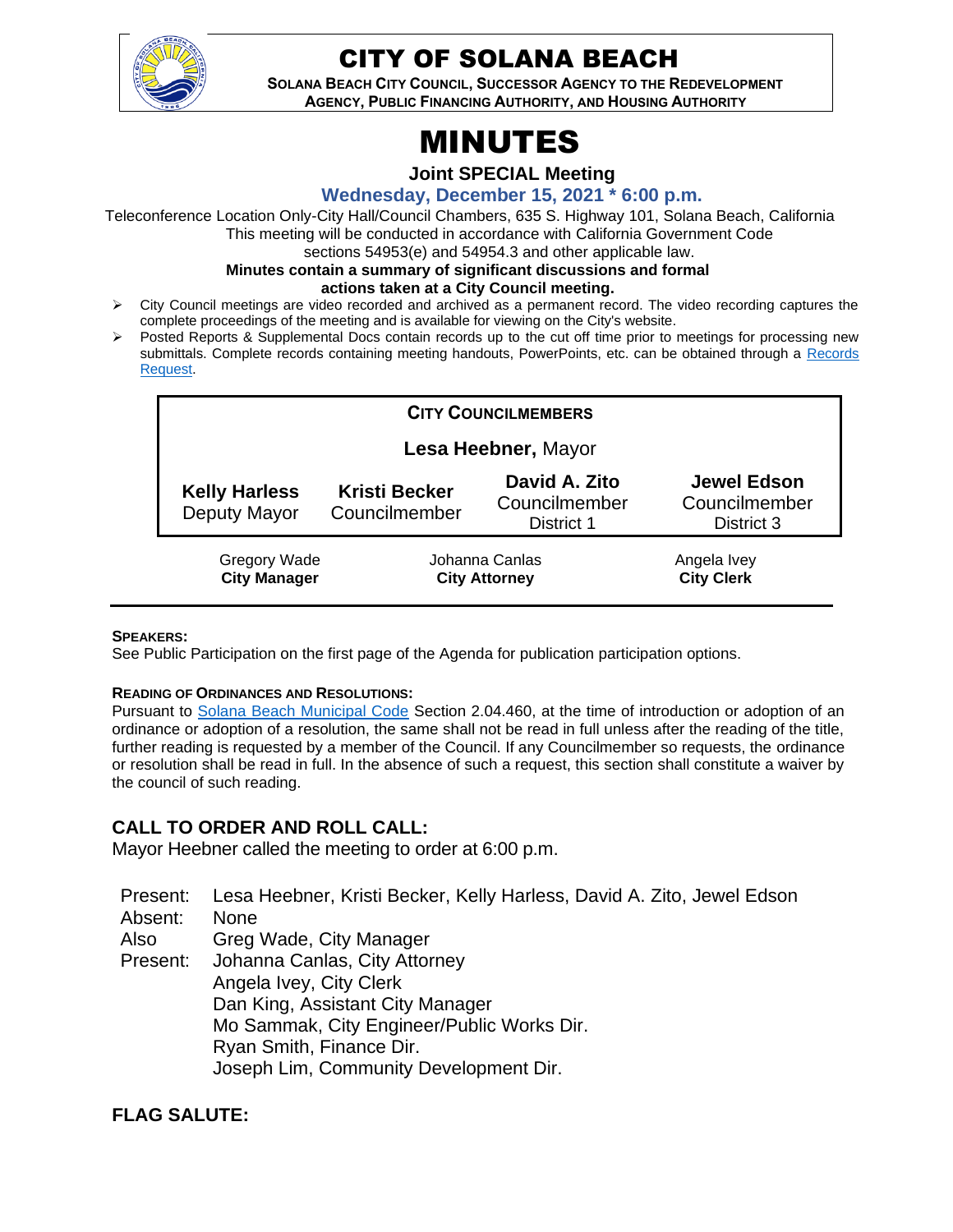# **APPROVAL OF AGENDA:**

**Motion:** Moved by Councilmember Edson and second by Councilmember Zito to approve. **Approved 5/0.** Ayes: Heebner, Harless, Zito, Edson, Becker. Noes: None. Motion carried unanimously.

## **ORAL COMMUNICATIONS:**

#### *Note to Public: Refer to Public Participation for information on how to submit public comment.*

This portion of the agenda provides an opportunity for members of the public to address the City Council on items relating to City business and not appearing on today's agenda by having submitted written comments for the record to be filed with the record or by registering to join the virtual meeting online to speak live, per the Public Participation instructions on the Agenda.

Comments relating to items on this evening's agenda are taken at the time the items are heard. Pursuant to the Brown Act, no action shall be taken by the City Council on public comment items. Council may refer items to the City Manager for placement on a future agenda. The maximum time allotted for each speaker is THREE MINUTES (SBMC 2.04.190).

### **COUNCIL COMMUNITY ANNOUNCEMENTS / COMMENTARY:**

*An opportunity for City Council to make brief announcements or report on their activities. These items are not agendized for official City business with no action or substantive discussion.* 

### **A. CONSENT CALENDAR:** (Action Items) (A.1.- A.2.)

#### *Note to Public: Refer to Public Participation for information on how to submit public comment.*

Items listed on the Consent Calendar are to be acted in a single action of the City Council unless pulled for discussion.

Any member of the public may address the City Council on an item of concern by submitting written correspondence for the record to be filed with the record or by registering to join the virtual meeting online to speak live, per the Public Participation instructions on the Agenda. The maximum time allotted for each speaker is THREE MINUTES (SBMC 2.04.190).

Those items removed from the Consent Calendar by a member of the Council will be trailed to the end of the agenda, while Consent Calendar items removed by the public will be discussed immediately after approval of the Consent Calendar.

# **A.1. Minutes of the City Council.**

Recommendation: That the City Council

1. Approve the Minutes of the October 27, 2021 City Council Meeting.

**Approved Minutes:** [https://www.ci.solana-beach.ca.us/index.asp?SEC=F0F1200D-21C6-4A88-8AE1-](https://www.ci.solana-beach.ca.us/index.asp?SEC=F0F1200D-21C6-4A88-8AE1-0BC07C1A81A7&Type=B_BASIC)

[0BC07C1A81A7&Type=B\\_BASIC](https://www.ci.solana-beach.ca.us/index.asp?SEC=F0F1200D-21C6-4A88-8AE1-0BC07C1A81A7&Type=B_BASIC)

**Motion:** Moved by Councilmember Edson and second by Deputy Mayor Harless to approve. **Approved 5/0.** Ayes: Heebner, Harless, Zito, Edson, Becker. Noes: None. Motion carried unanimously.

#### **A.2. Local Emergency Teleconferencing.** (File 0240-25)

Recommendation: That the City Council

1. Adopt **Resolution 2021-141** authorizing remote teleconference meetings of the legislative bodies of the City for the period of December 15, 2021 through January 14, 2022 pursuant to the new provisions of the Brown Act.

[Item A.2. Report \(click here\)](https://solanabeach.govoffice3.com/vertical/Sites/%7B840804C2-F869-4904-9AE3-720581350CE7%7D/uploads/Item_A.2._Report_(click_here)_-_12-15-21-_O.pdf)

*Posted Reports & Supplemental Docs contain records up to the cut off time, prior to the start of the meeting, for processing new*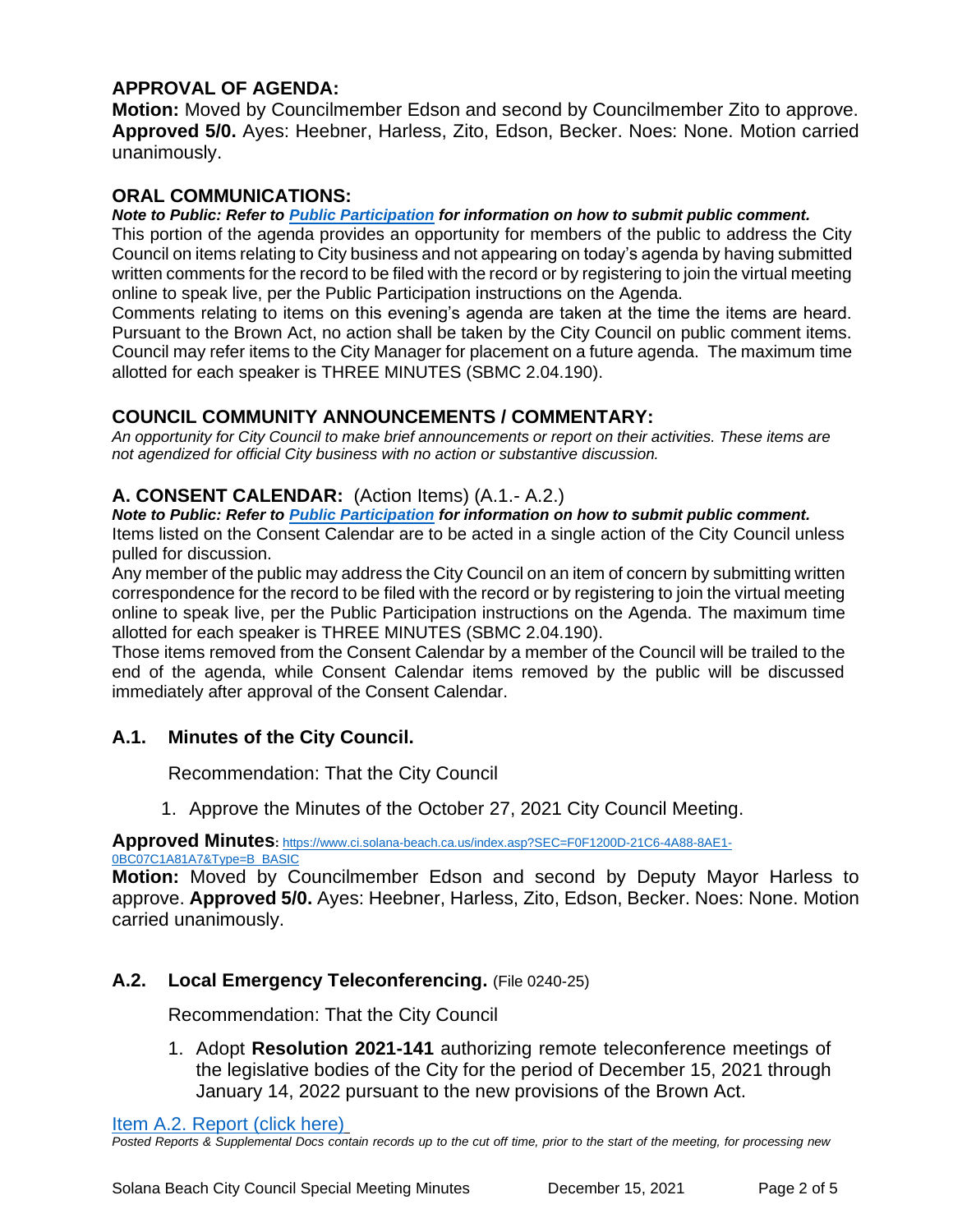*submittals. The final official record containing handouts, PowerPoints, etc. can be obtained through a Records Request to the City Clerk's Office.*

**Motion:** Moved by Councilmember Edson and second by Deputy Mayor Harless to approve. **Approved 5/0.** Ayes: Heebner, Harless, Zito, Edson, Becker. Noes: None. Motion carried unanimously.

# **B. PUBLIC HEARINGS:** (B.1. – B.2.)

*Note to Public: Refer to Public Participation for information on how to submit public comment.* 

Any member of the public may address the City Council on an item of concern by submitting written correspondence for the record to be filed with the record or by registering to join the virtual meeting online to speak live, per the Public Participation instructions on the Agenda. The maximum time allotted for each speaker is THREE MINUTES (SBMC 2.04.190).

An applicant or designee(s) for a private development/business project, for which the public hearing is being held, is allotted a total of fifteen minutes to speak, as per SBMC 2.04.210. A portion of the fifteen minutes may be saved to respond to those who speak in opposition. All other speakers have three minutes each.

After considering all of the evidence, including written materials and oral testimony, the City Council must make a decision supported by findings and the findings must be supported by substantial evidence in the record.

### **B.1. Redistricting Process.** (File 0430-60)

Recommendation: That the City Council

- 1. Receive Staff Report.
- 2. Approve the public hearing schedule as proposed considering the extensive process conducted just three years ago.
- 3. Conduct first public hearing.
- 4. Provide instructions to demographic consultant.

#### [Item B.1. Report \(click here\)](https://solanabeach.govoffice3.com/vertical/Sites/%7B840804C2-F869-4904-9AE3-720581350CE7%7D/uploads/Item_B.1._Report_(click_here)_-_12-15-21-_O.pdf)

[Item B.1. Supplemental Docs \(upd. 12-15 at 130pm\)](https://solanabeach.govoffice3.com/vertical/Sites/%7B840804C2-F869-4904-9AE3-720581350CE7%7D/uploads/Item_B.1._Supplemental_Docs_(upd._12-13_at_130pm)_-_O.pdf)

*Posted Reports & Supplemental Docs contain records up to the cut off time, prior to the start of the meeting, for processing new submittals. The final official record containing handouts, PowerPoints, etc. can be obtained through a Records Request to the City Clerk's Office.*

# **B.2. Public Hearing: 550 San Mario Dr., Applicants: Crivello and Barton, Case: DRP21-008/SDP21-009.** (File 0600-40)

The proposed project meets the minimum objective requirements under the SBMC, may be found to be consistent with the General Plan and may be found, as conditioned, to meet the discretionary findings required as discussed in this report to approve a DRP and SDP. Therefore, Staff recommends that the City Council:

- 1. Conduct the Public Hearing: Open the Public Hearing, Report Council Disclosures, Receive Public Testimony, and Close the Public Hearing.
- 2. Find the project exempt from the California Environmental Quality Act pursuant to Section 15303 of the State CEQA Guidelines; and
- 3. If the City Council makes the requisite findings and approves the project, adopt **Resolution 2021-140** conditionally approving a DRP and SDP to construct a remodel, a 486 square-foot first-floor addition, and an 804 squarefoot new second-floor addition to a 1,721 square-foot single-story single-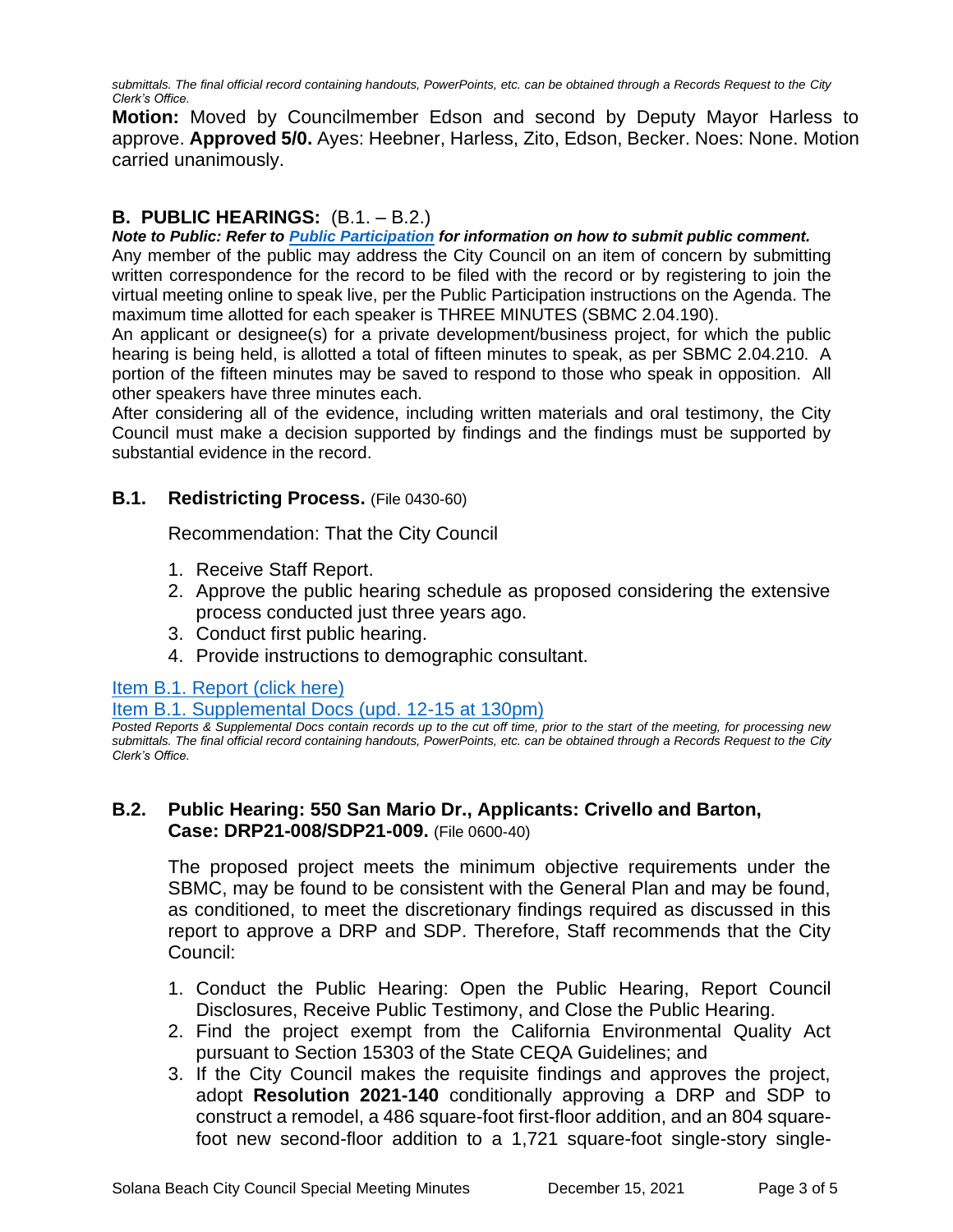family residence with a 505 square-foot attached two-car garage and perform associated site improvements at 550 San Mario Drive, Solana Beach.

#### [Item B.2. Report \(click here\)](https://solanabeach.govoffice3.com/vertical/Sites/%7B840804C2-F869-4904-9AE3-720581350CE7%7D/uploads/Item_B.2._Report_(click_here)_-_12-15-21-_O.pdf)

*Posted Reports & Supplemental Docs contain records up to the cut off time, prior to the start of the meeting, for processing new submittals. The final official record containing handouts, PowerPoints, etc. can be obtained through a Records Request to the City Clerk's Office.*

Greg Wade, City Manager, introduced the item.

Shannon Kelly, NDC, Consultant, presented a PowerPoint (on file).

Council, Staff, and Consultants discussed the map shown at the edges of the two boundaries that touch the ocean was cross hatched when the view is zoomed in and this extra area was the unpopulated beach area but showed within the boundaries, the census block boundaries, and that the new legislation set forth a mandatory and prioritized criteria that should be considered before weighing and balancing boundaries.

**Motion:** Moved by Councilmember Zito and second by Deputy Mayor Harless to close the public hearing. **Approved 5/0.** Ayes: Heebner, Harless, Zito, Edson, Becker. Noes: None. Motion carried unanimously.

**Motion:** Moved by Councilmember Edson and second by Councilmember Becker to approve. **Approved 5/0.** Ayes: Heebner, Harless, Zito, Edson, Becker. Noes: None. Motion carried unanimously.

### **C. STAFF REPORTS: (C.1.)**

*Note to Public: Refer to Public Participation for information on how to submit public comment.*  Any member of the public may address the City Council on an item of concern by submitting written correspondence for the record to be filed with the record or by registering to join the virtual meeting online to speak live, per the Public Participation instructions on the Agenda. The maximum time allotted for each speaker is THREE MINUTES (SBMC 2.04.190).

# **C.1. Solana 101 Final Landscape Plan.** (File 0600-40)

Recommendation: That the City Council

1. Adopt **Resolution 2021-138** approving the final landscape plan for the Solana 101 Project.

[Item C.1. Report \(click here\)](https://solanabeach.govoffice3.com/vertical/Sites/%7B840804C2-F869-4904-9AE3-720581350CE7%7D/uploads/Item_C.1._Report_(click_here)_-_12-15-21-_O.pdf)

*Posted Reports & Supplemental Docs contain records up to the cut off time, prior to the start of the meeting, for processing new submittals. The final official record containing handouts, PowerPoints, etc. can be obtained through a Records Request to the City Clerk's Office.*

Greg Wade, City Manager, introduced the item.

Katie Benson, Sr. Planner, presented a PowerPoint (on file).

Jim Dyjak and Dave Barton said that Staff presented the scenario appropriately and they were available for questions.

**Motion:** Moved by Councilmember Edson and second by Deputy Mayor Harless to close the public hearing. **Approved 5/0.** Ayes: Heebner, Harless, Zito, Edson, Becker. Noes: